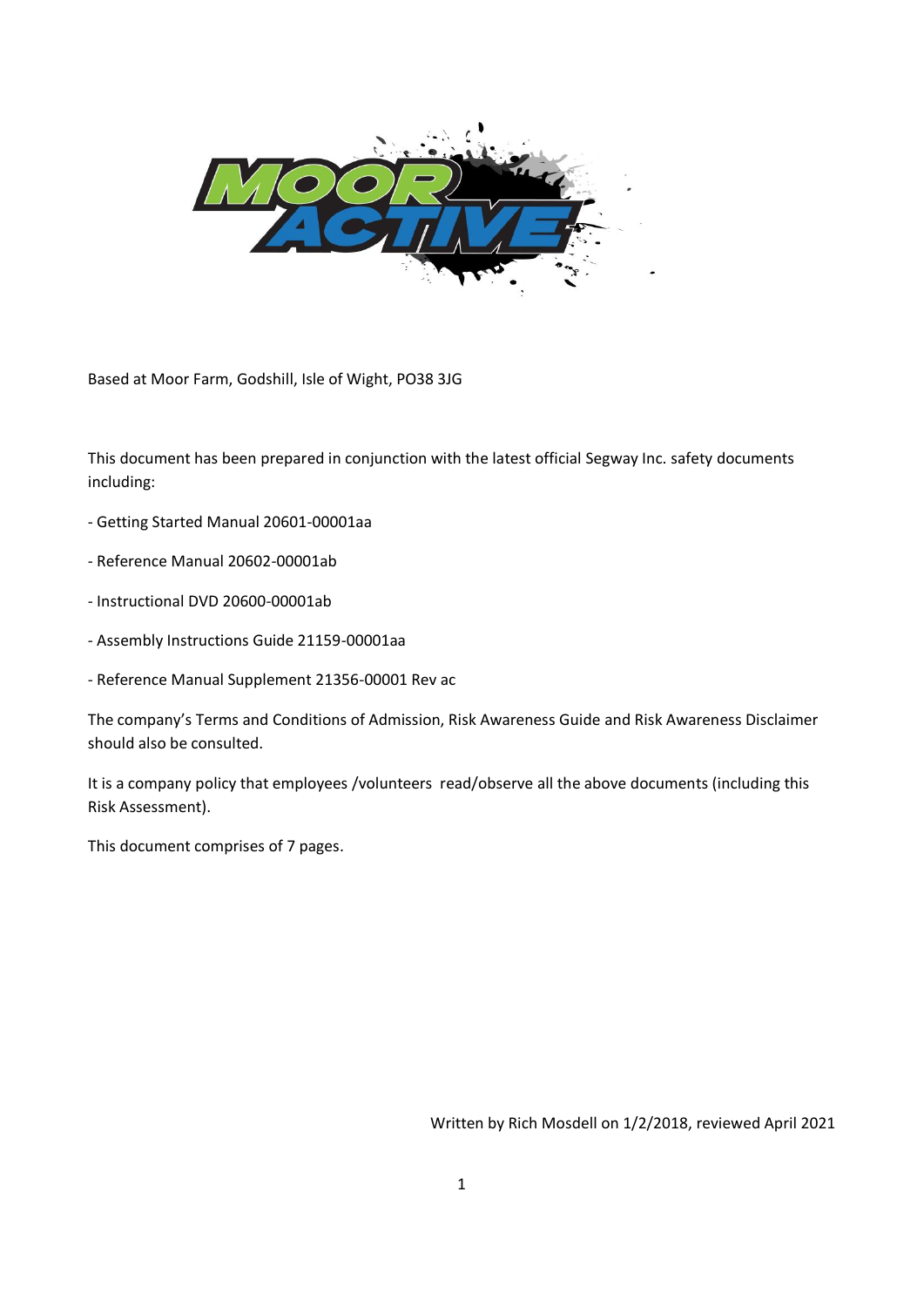# **Description of the Hazard** - **Manual Handling**

Risk Rating: **LOW** MEDIUM HIGH

Who It Effects: Staff only

## *Information Purposes Only*

*The weight of the Segway is 97 lbs or 44kg and the weight of the battery is 22.7 lbs or 10.3kg.* 

### **Control Measures**

Segway recommends that two people work together to lift the Segway PT.

To lift the Segway PT:

- 1. Make sure the Segway PT is unplugged and powered off.
- 2. Select firm, non-moving lifting points such as the Powerbase or lower cargo frames, if provided.

3. Lift the Segway PT with your legs, not your back. The Segway will only be lifted by two persons as guided by the diagram in the reference manual p82-83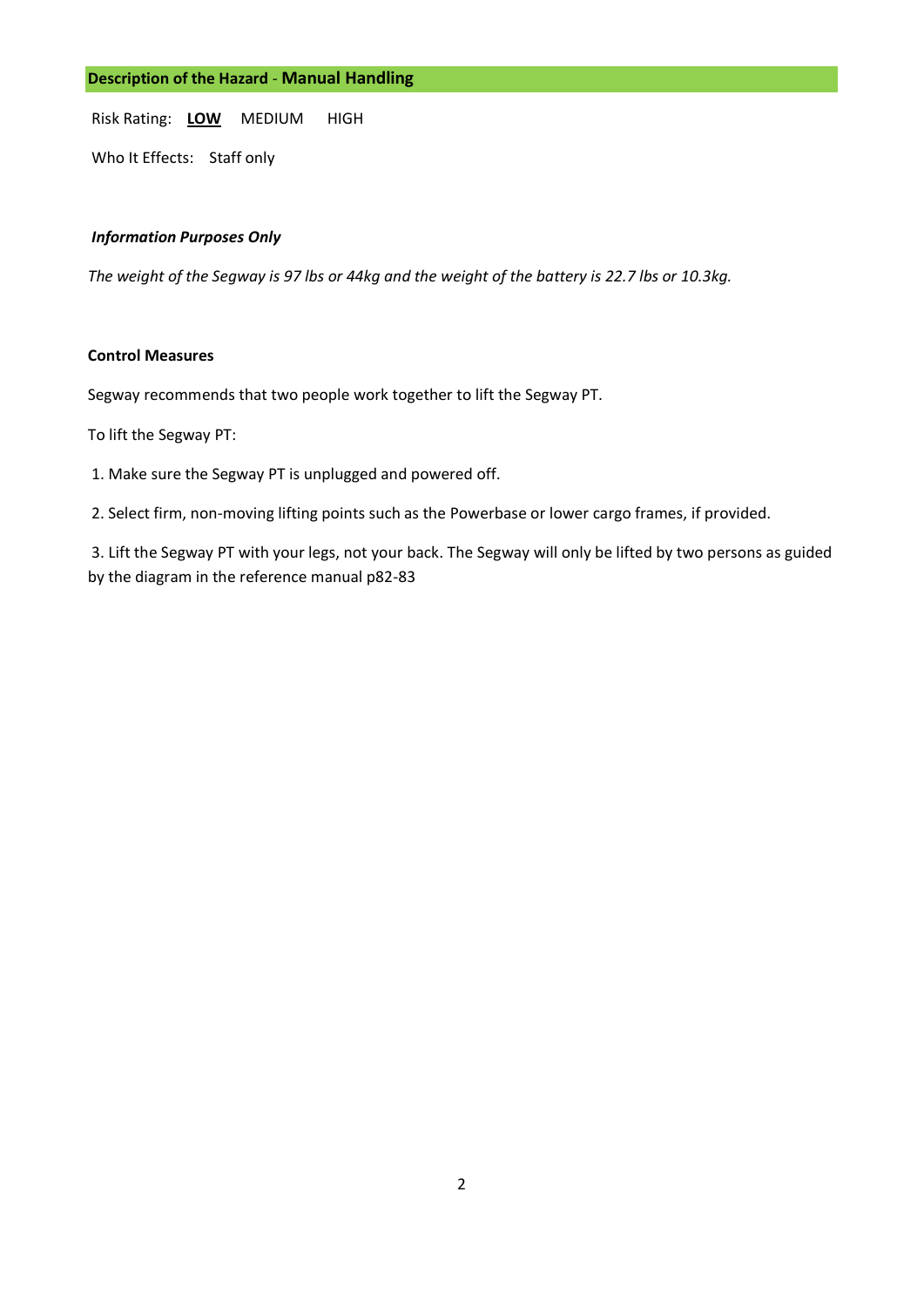Who It Effects: Visitors and Staff

# *Information Purposes Only*

*The Segway PT has been designed to self-diagnose system faults. If the Segway PT detects a fault in any of its redundant systems, the machine will automatically warn the rider with a beep, reduce its speed, give the 'Stick Shake' warning (shakes the handlebar and makes growling noises), flash the Balance Indicator lights, and the Info Key Controller displays an unhappy face.* 

## **Control Measures**

There are many indicators to warn the user of an imminent computer malfunction. Visitors will be fully trained in the use of a Segway before they step onto one. A part of the training will be identifying the above signs of system malfunction and guests will be asked to stop, dismount and to alert the instructor, who will be with the group at all times. The instructor will utilise the remote Info Key Controller to understand the fault. Battery must be checked for charge throughout the day.

The Segway units will be tested and operator accessible components/screws will be checked regularly, prior to visitor use. Records will be kept of these safety checks.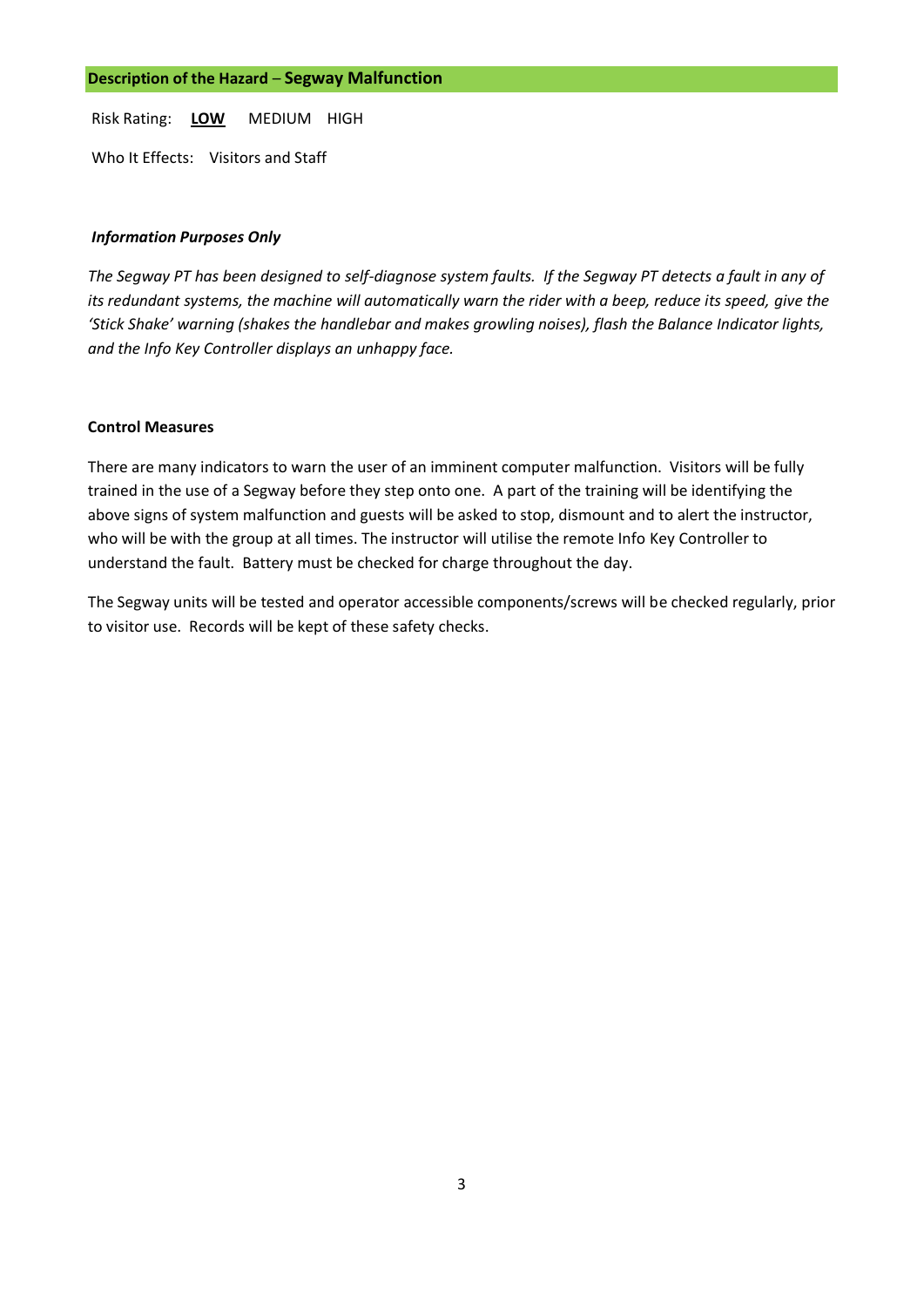Who It Effects: Visitors and Staff

The safety sticker below is to be retained and in view on the device.



### *Information Purposes Only*

*Pre requisites (age, weight and health)*

*The minimum weight for the safe operation of the Segway is 100 lbs or 45 kg or 7 stone.* 

*The maximum weight for the safe operation of the Segway is 260 lbs or 117 kg or 19 stone.* 

#### **Control Measures**

Riders must be at least 10 years of age. There is a maximum supervision ratio set of 1 adult (18 or over) to 3 children (under 16).

Minimum requirements are detailed clearly on the Company's website, literature and Risk Awareness Documents and we reserve the right to request identification to confirm guests are within the above safe operating restrictions.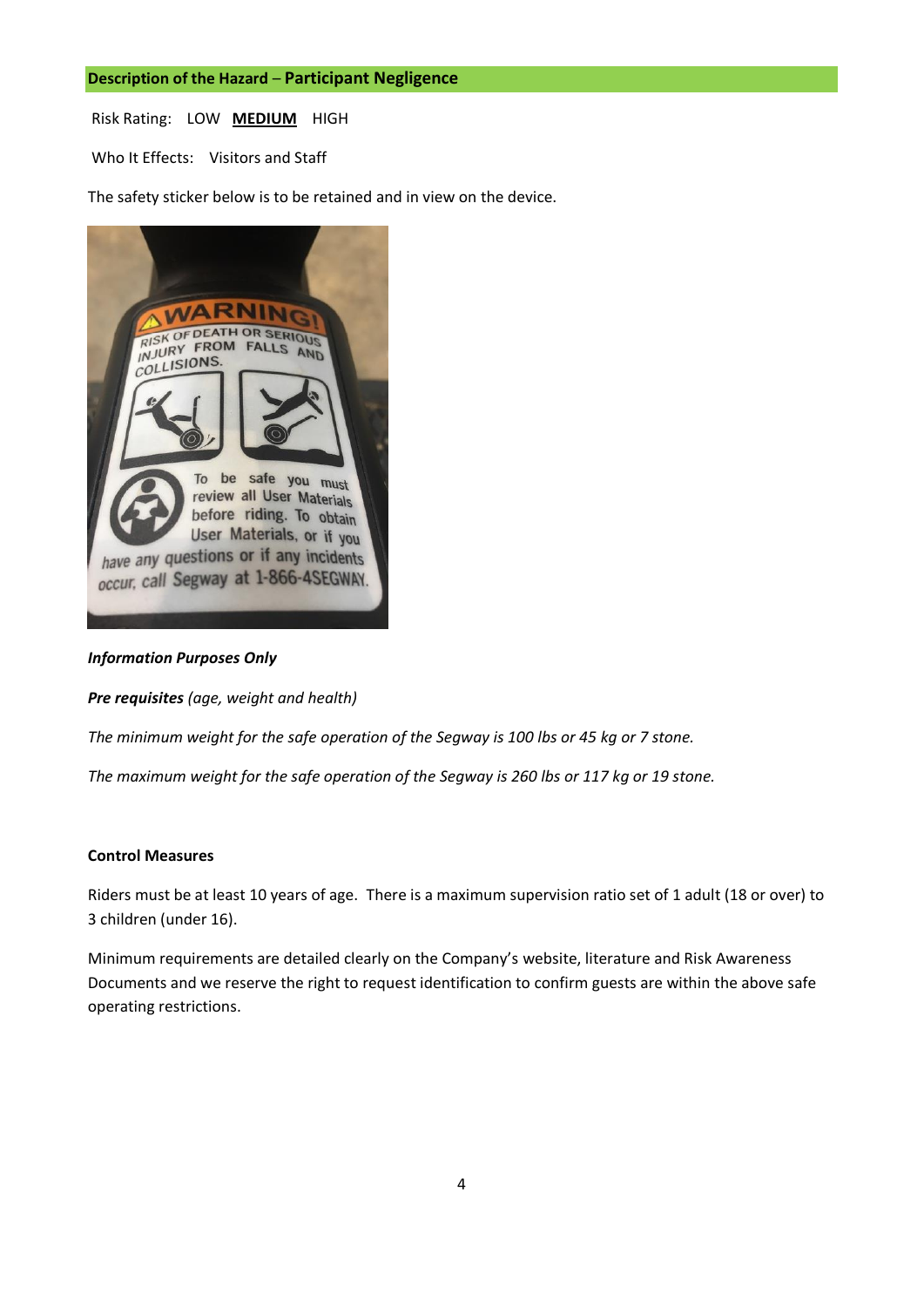# **During the tour**

# *Information Purposes Only*

*When operated correctly (and in accordance with the instructions given to all participants) the Segway PT is a safe vehicle to ride. However a fall could result from participants:* 

*- not fully understanding their capability or limits with regards to controlling the Segway PT;* 

- *- who decide to ride the Segway PT in an inappropriate manner;*
- *- who ride into obstacles (most likely with just one wheel or the undercarriage)*

*- who ride away from the designated tour or get lost and decide to explore an unauthorised tour route.* 

# **Control Measures**

Unattended Segways will be locked or security enabled when not in use. The control unit (or Info Key) which controls the device will always be kept separate to the Segway PT.

Before participants take part in a Segway Adventure Trek or Taster Session they are requested to read the Risk Awareness Guide which explains the entire experience.

Visitors receive all the training they need to successfully use the Segway before they explore the trails. They are required to listen to a safety briefing and will be fitted up with a compulsory helmet.

Following the training participants will be responsible for the safe operation of their Segway and for any under 16's that they have signed for. **The instructor will be with the group at all times.** The instructor will ask all participants if they are happy to continue before the adventure progresses onto the tour.

The Segway route is designed so that the Segway is used only on pre-determined routes along appropriate surfaces and wide pathways.

Visitors who have participated in a previous Segway experience will still be required to participate in the initial training session.

All riders will sign a Risk Awareness Disclaimer understanding that inappropriate riding of the Segway will result in their session ending immediately. It also covers the rule that anyone under the influence of alcohol or drugs will not be permitted to ride a Segway.

The training session is designed to ensure all participants are competent in the use of the Segway before the tour progresses to the trails.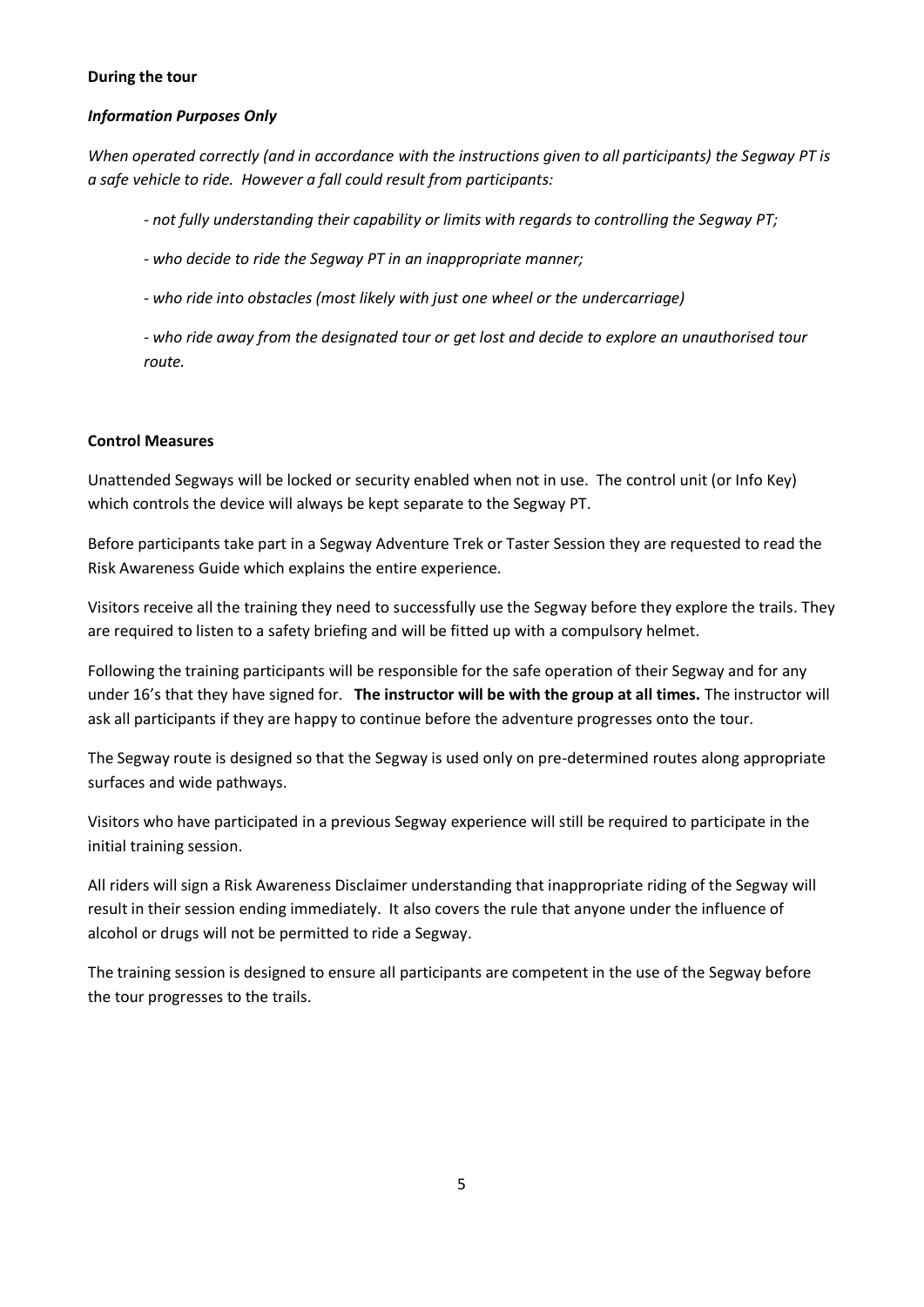Who It Effects: Moor Active Visitors, Segway Participants and Staff, users of bridleways and footpaths through Moor Farm.

### *Information Purposes Only*

*After the training session in our private area we will take participants on an instructor-led tour on a predetermined route.* 

### **Control Measures**

The tour will only progress onto the trail once the instructor deems the group is competent in the use of the Segway PT. Riders will be assessed on their ability to control their speed and move forward, backward, left and right; as well as stepping on and off the PT platform.

It is important to note that learning to ride a Segway PT is not difficult and is a safe activity when participants follow the safety briefing offered to them at the start of their tour. However, the first part of the tour will be speed restricted, an increase in speed limit is at the discretion of the instructor.